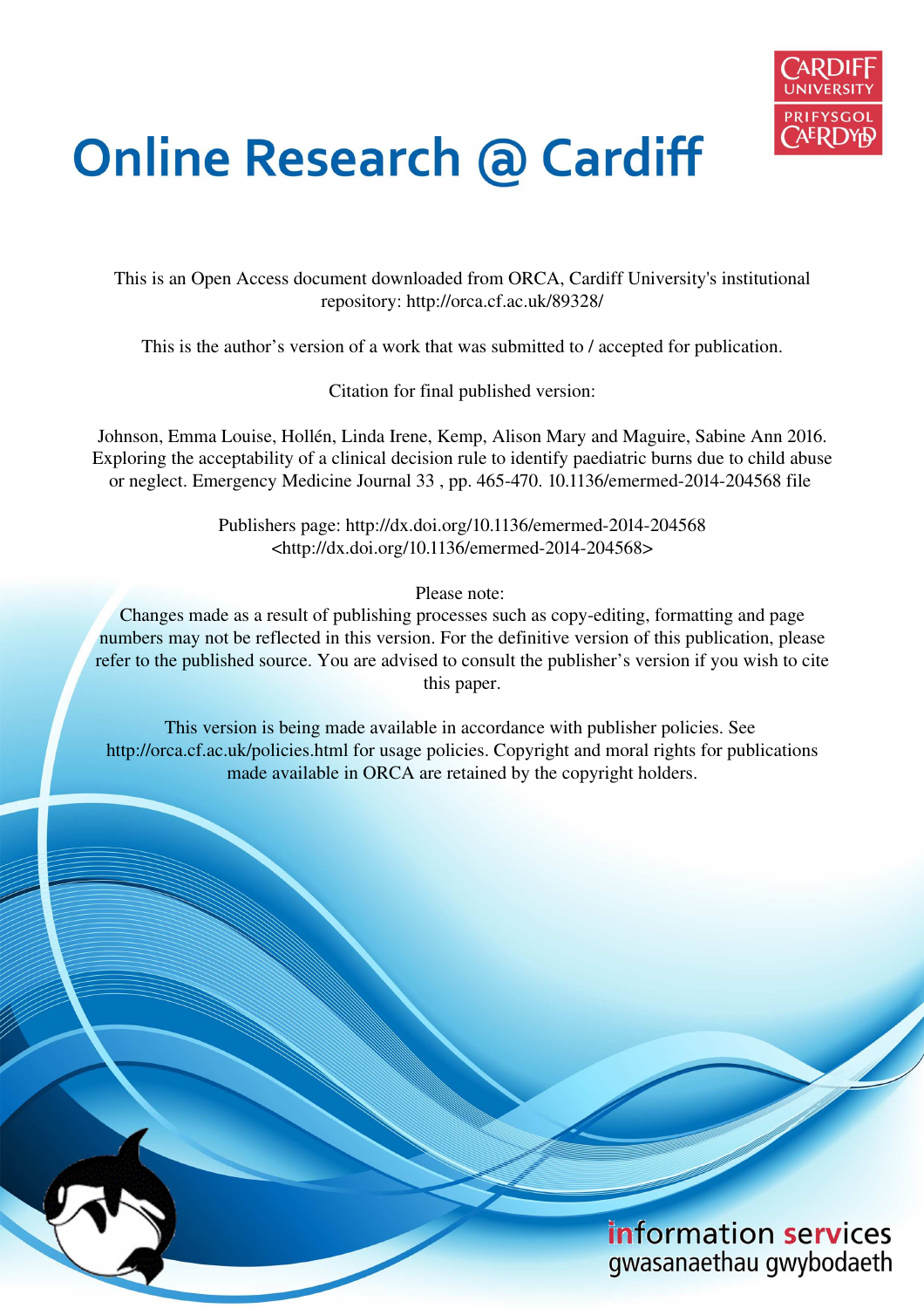# **Exploring the acceptability of a clinical decision rule to identify paediatric burns due to child abuse or neglect**

# **Authors: E.L. Johnson, L.I. Hollén, A.M. Kemp, S. Maguire**

**Emma Louise Johnson**, College of Biomedical and Life Sciences, Cardiff University, Cardiff, UK.

**Linda Irene Hollén**, BSc, MSc, PhD, Centre for Child and Adolescent Health, School of Social and Community Medicine, University of Bristol, Oakfield House, Oakfield Grove, Bristol BS8 2BN, UK.

**Alison Mary Kemp**, MRCP, FRCPCH, Professor of Child Health, College of Biomedical and Life Sciences, School of Medicine, Cardiff University, Cardiff, UK

**Sabine Maguire**, MRCPCh, FRCPI, Senior Lecturer in Child Health, College of Bio-medical and Life Sciences, School of Medicine, Cardiff University, Cardiff, UK

**Corresponding Author**: Sabine Maguire, MRCPCh, FRCPI, Senior Lecturer Child Health, 4th Floor Neuadd Meirionnydd, Cardiff University, Heath Park, CF14 4YS, Tel. +44 029 20687578. sabinemaguire@gmail.com

**Key words:** Paediatric non accidental injury, burns, clinical decision rule.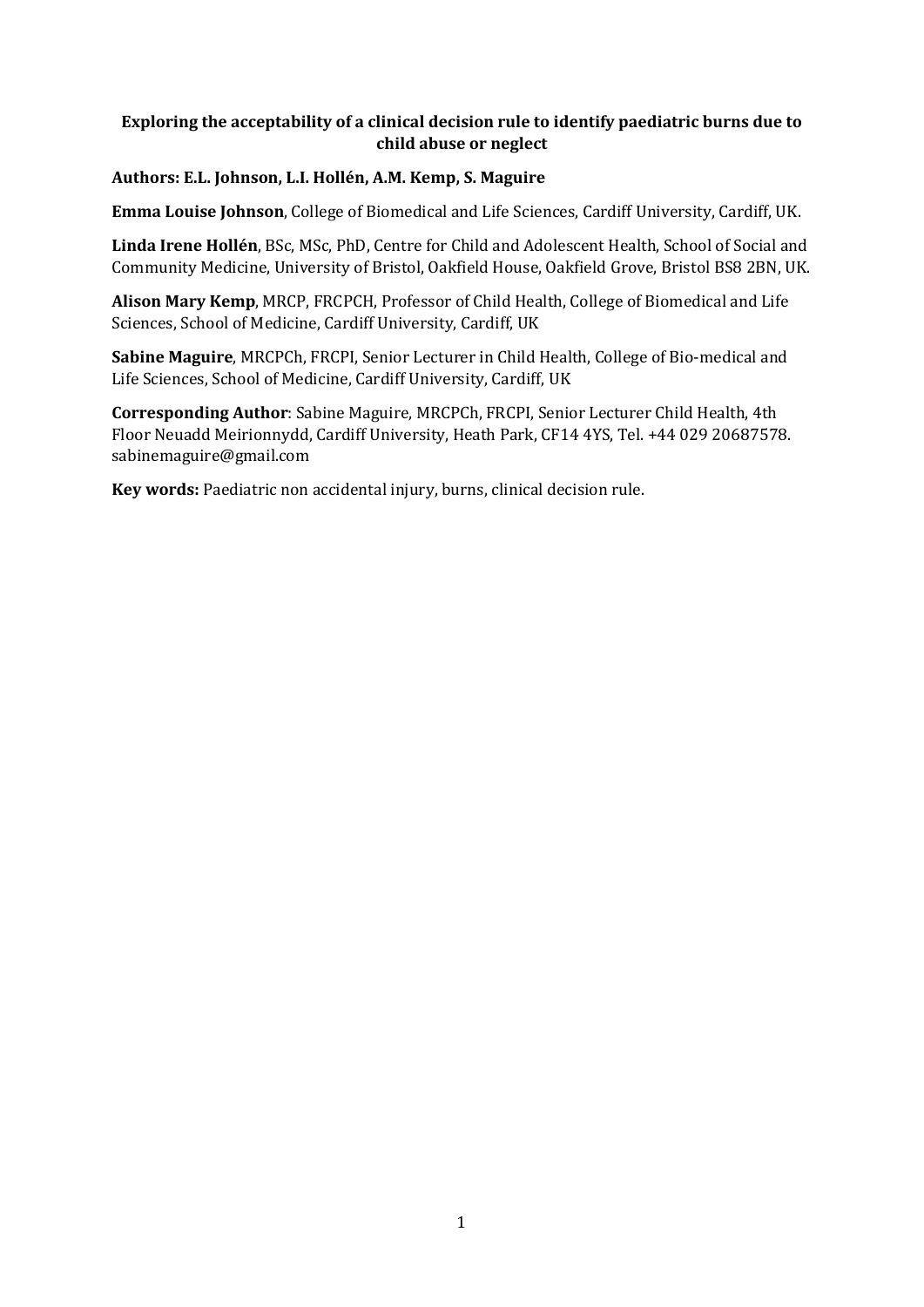# **Exploring the acceptability of a clinical decision rule to identify paediatric burns due to child abuse or neglect**

# **Authors: E.L. Johnson, L.I. Hollén, A.M. Kemp, S. Maguire**

# **Abstract**

**Objective:** An evidence based Clinical Decision Rule (CDR) was developed from a systematic review and epidemiological study to identify burns due to child maltreatment (abuse or neglect). Prior to an implementation evaluation, we aim to explore clinicians' views of the CDR, the likelihood that it would influence their management, and factors regarding its acceptability.

**Methods:** A semi-structured questionnaire exploring demographics, views of the CDR and data collection proforma, ability to recognize maltreatment, and likelihood of following CDR recommended child protection (CP) action, was administered to 55 doctors and nurses in 8 Emergency Departments and 2 burns units. Recognition of maltreatment was assessed via four fictitious case vignettes. Analysis: Fisher's exact test and variability measured by coefficient of unalikeability.

**Results:** The majority of participants found the CDR and data collection proforma useful (45/55 = 81.8%). Only 5 clinicians said that they would not take the action recommended by the CDR (5/54, 9.3%). Lower grade doctors were more likely to follow the CDR recommendations (P=0.04) than any other grade, while senior doctors would consider it within their decision making. Factors influencing uptake include: brief training, background to CDR development and details of appropriate actions.

**Conclusions:** It is apparent that clinicians are willing to use a CDR to assist in identifying burns due to child maltreatment. However, it is clear that an implementation evaluation must encompass the influential variables identified to maximize uptake.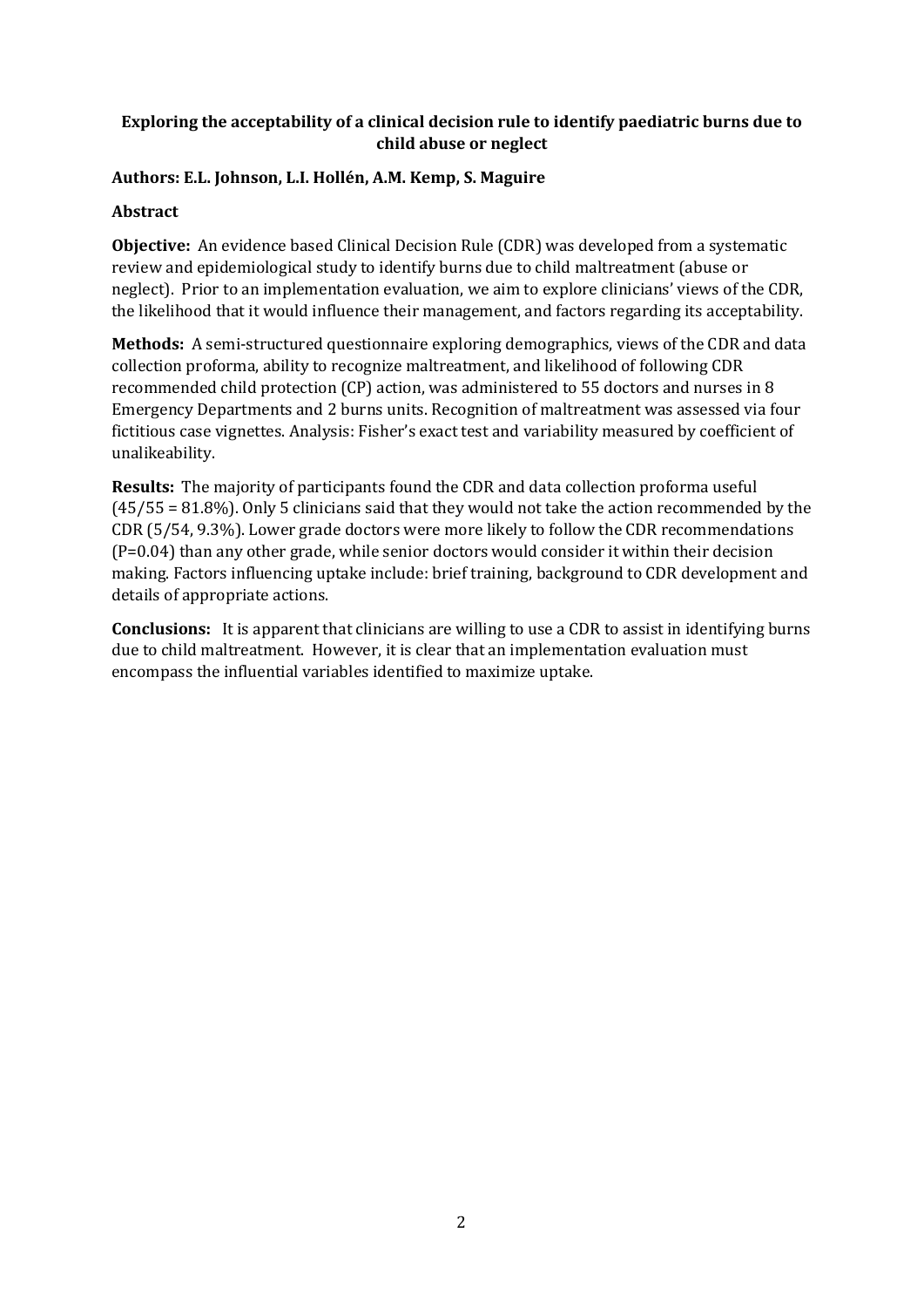#### **Introduction**

It is estimated that over 50,000 children attend the Emergency Department (ED) with burns annually in the United Kingdom.[\(1\)](#page-13-0) Child abuse is an important cause of burns with approximately 6-20% of physically abused children sustaining burns.[\(2\)](#page-13-1) Amongst children presenting with a burn, intentional burns constitute 3.8-26% of childhood burns in the USA [\(3-](#page-13-2) [6\)](#page-13-2) and 2-9.3% in the UK.[\(7-9\)](#page-13-3) Furthermore, burns as a consequence of neglect outnumber intentional burns by 9:1, yet these can be the most challenging cases to identify.[\(7\)](#page-13-3) Thus, child maltreatment should be a consideration for any child presenting with a burn.

Even children who sustain an unintentional burn appear to be more likely to suffer later neglect or abuse. A recent case control study of children aged less than 3 years admitted with a burn showed that almost one third of children with burns had been referred to social services because of child protection concerns by their sixth birthday.[\(10\)](#page-13-4) Recent systematic reviews have shown a lack of effective, validated, generic emergency department (ED) tools for identifying childhood maltreatment.[\(11,](#page-13-5) [12\)](#page-13-6) An injury specific tool may be more effective, as in other disciplines e.g. for identifying head injury.[\(13\)](#page-13-7)

 A rigorous systematic review[\(14\)](#page-13-8) , followed by a prospective study of children attending ED or Burns units with burns or scalds, enabled the development of a Clinical Decision Rule (CDR) to identify burns due to maltreatment at our centre.[\(15\)](#page-13-9) The proforma underpinning this CDR is currently in use at a number of EDs as part of its validation, without indicating the CDR score to the clinician who is completing it. The manuscript detailing the derivation and validation of this burns CDR is currently being prepared for submission. Clinical Decision Rules (CDRs) have been defined as tools that use history, physical examination or diagnostic tests to aid in clinical decision making.[\(16-18\)](#page-13-10) Developing a CDR requires derivation, validation, and implementation including impact analysis.[\(16,](#page-13-10) [17\)](#page-13-11) CDRs are most often used when the rule has reasonable evidence to improve clinical care or decision making, when there is convincing evidence that emergency physicians may be inaccurate in diagnosis[\(19\)](#page-13-12) or when the rule minimises unwanted investigations.[\(20\)](#page-13-13) There has been a recent increase in the number of CDRs being produced, but little is known about clinicians' use of such tools.[\(21\)](#page-13-14)

We aim to explore the facilitators and barriers to using and following the recommended action of this newly developed CDR which assists in identifying burns due to child maltreatment; the goal is to inform the implementation evaluation of this CDR, and maximise its' uptake.

#### **Methods**

A literature review and expert panel relating to potential barriers or facilitators of CDR use was conducted, from which a semi-structured questionnaire was developed. A small pilot (appendix 1) was conducted resulting in the final version (appendix 2). The Burns and Scalds Assessment Template (BASAT) is a comprehensive proforma that records all aspects of a child presenting with a burn to either an emergency department or a burns unit. The items within it were identified from previous systematic reviews of the literature relating to identifying features of burns or scalds due to maltreatment. [\(14\)](#page-13-8) A derivation study to define distinguishing features of maltreatment was conducted during 2008 – 2010. [\(15\)](#page-13-9) Following ongoing feedback from users, the final BASAT (version 4) was used in a prospective validation study of a potential CDR between 2013 – 2014 (article under review), for which ethical approval was granted; MREC-13/WA/0003.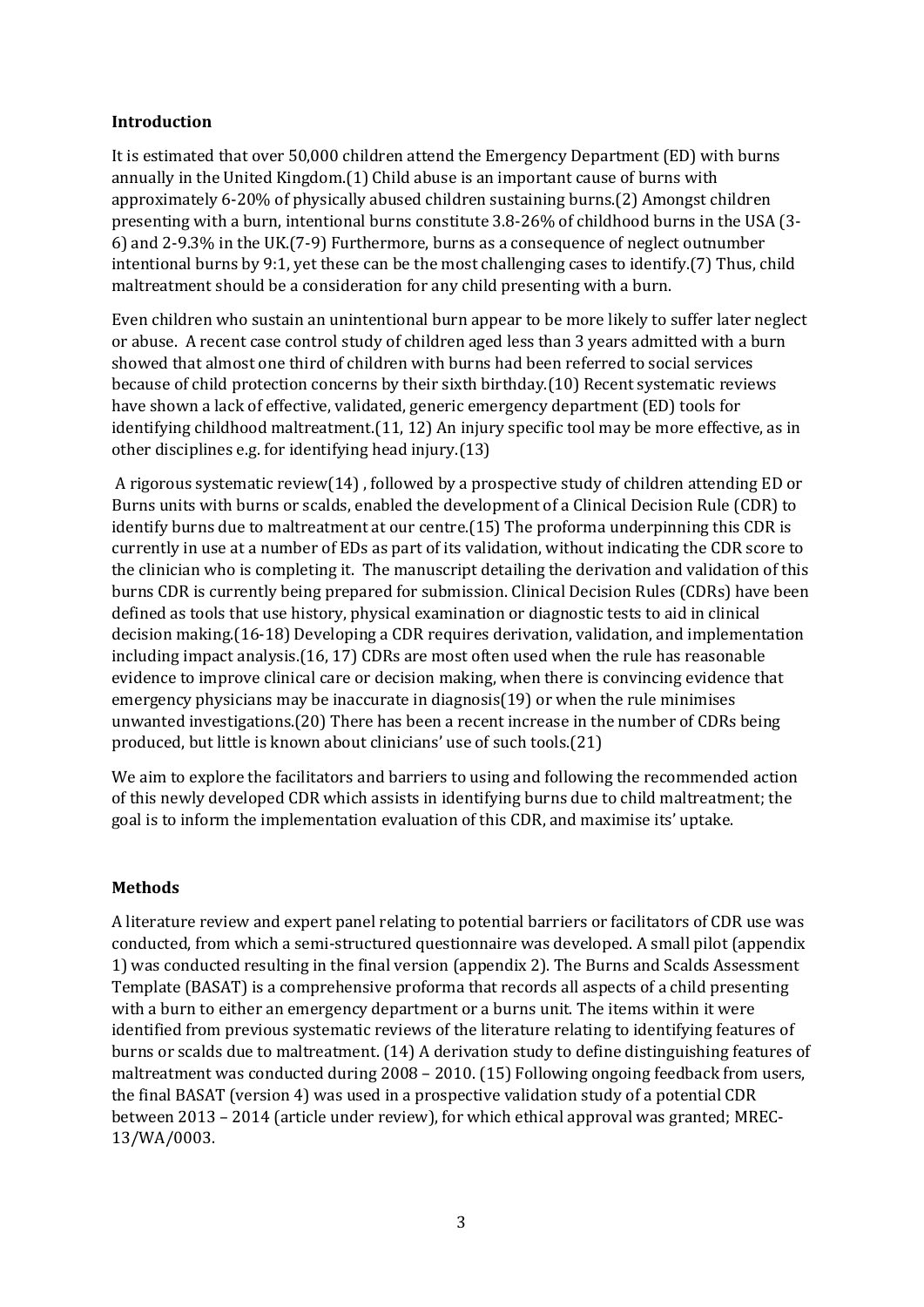The lead researcher (EJ) conducted face to face interviews using a semi-structured questionnaire, between 15th May - 24th July 2014, with staff in units involved in either the derivation or the validation of the BASAT as a potential CDR (figure 1). The participants had only used the BASAT as a data collection proforma and had not used the CDR that produces a score based on the BASAT information. Section 1 of the questionnaire detailed clinicians' demographics. Section 2 included exploration of participants' views of the BASAT as a proforma and the potential utility of the proposed CDR (appendix 2). The interviewer wrote down all responses at the time. Then the interviewer and SM conducted a thematic analysis of each individual's response.

Four vignettes were shown to the participant using completed BASAT proformas (without the CDR result) (appendix 3-10). The participant rated the cases as high, medium or low risk of maltreatment (appendix 11). This classification of levels of concern is based on the NICE Child Maltreatment Guidelines, whereby 'high' equates to 'suspect maltreatment' and 'medium' relates to 'consider maltreatment'[\(22\)](#page-13-15). The four vignettes were created for participants to contextualise later questions regarding acting on CDR recommendations. After being told how the CDR scored the cases, participants were asked whether they would be prepared to take action recommended by the CDR in the future. The options offered were Yes or No. However during interviewing many participants answered "Yes, if..." and therefore for analysis the responses were grouped into yes, no and 'yes with a proviso'. Paediatric burns training was evaluated by asking participants what training they had undertaken categorised as: "undergraduate", "in service  $\langle$ half day" and "in service up to 2 days". For the purpose of analysis this was dichotomised into none (including undergraduate alone) or burns training (greater than or equal to half a day in service training).

We purposively sampled participants, specifically targeting a wide range of staff to ensure a balanced representation of adult and paediatric, senior and junior staff amongst both doctors and nurses. This was achieved by conducting the interviews on all days of the week, and at all times, and continuing to return to the departments until such time as all staff had been sampled sufficiently to achieve data saturation. Interviews were carried out in 8 ED units, 2 Minor Injury units and 2 regional Burns services across South Wales and Bristol (Figure 1). These ED units consisted of 3 paediatric departments, 3 Paediatric areas within a mixed adult/ child department, 2 mixed departments with no separate paediatric areas and 2 paediatric burns units.

After being told the CDR score for the four cases, participants were asked if overall, being told the score would have changed their management. The results and analysis of this question are in appendix 12.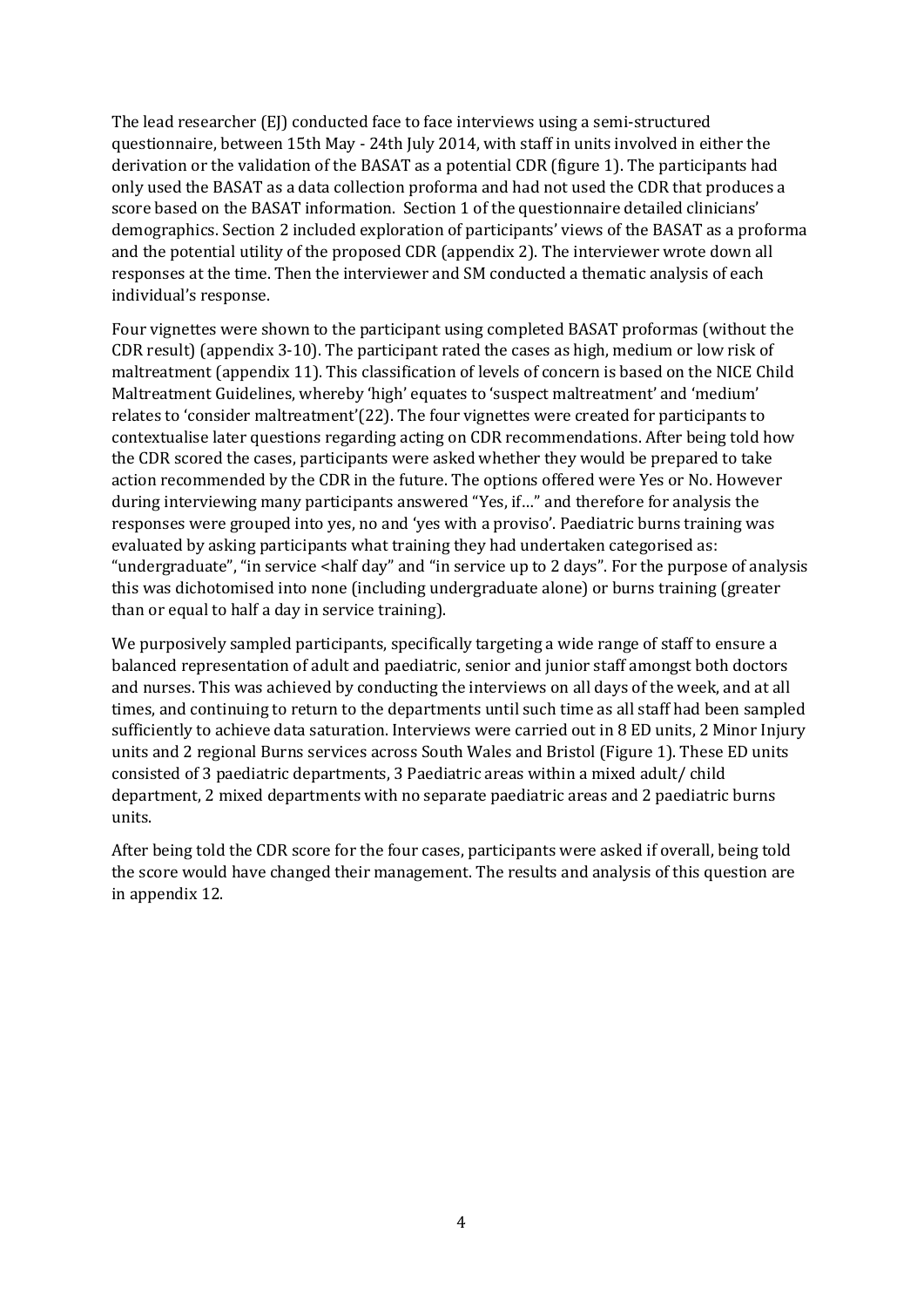#### **ANALYSIS**

All analyses were conducted in STATA v. 13 (StataCorp LP, USA). We examined the influence of level of seniority of the staff interviewed (professional grade), Child Protection (CP) training and paediatric burns training on two main outcomes: variability of scoring of the vignettes and willingness to take the action recommended by the CDR (not at all/yes without proviso/yes with proviso). We first looked at whether the proportion of participants scoring the cases consistently with the CDR vs. the proportion identifying them as one of the other two risk categories, differed depending on grade, CP training and paediatric burns training using Fisher's exact tests. We then used the coefficient of unalikeability to measure variability in responders scoring. Unalikeability is defined as how often, not how much, observations differ from one another and is measured on a scale from 0 to 1. The higher the value, the more unalike the data are [\(23\)](#page-14-0). The effect of grade, CP training and paediatric burns training on the willingness to take action recommended by the CDR was also analysed using Fisher's exact test. Significance level was set to  $P < 0.05$ .

A thematic analysis of the qualitative component was conducted by an examination of all themes raised during the interviews. These were coded by two members of the research team and analysed relative to the demographics of the participants. This was a service development, whereby the only BASAT CDRs used in this study related to four fictional cases, thus ethical approval was not necessary.

#### **Results**

Demographics of participants are shown in Table 1 and Figure 1. Of the 62 health professionals approached, 55 participated, representing 20 higher grade doctors (i.e. consultants and registrars), 14 higher grade nurses (i.e. Emergency nurse practitioners and senior staff nurses), 12 lower grade doctors (i.e. foundation doctors, primary care trainees and speciality trainees ) and 9 lower grade nurses (staff nurses and health care assistants)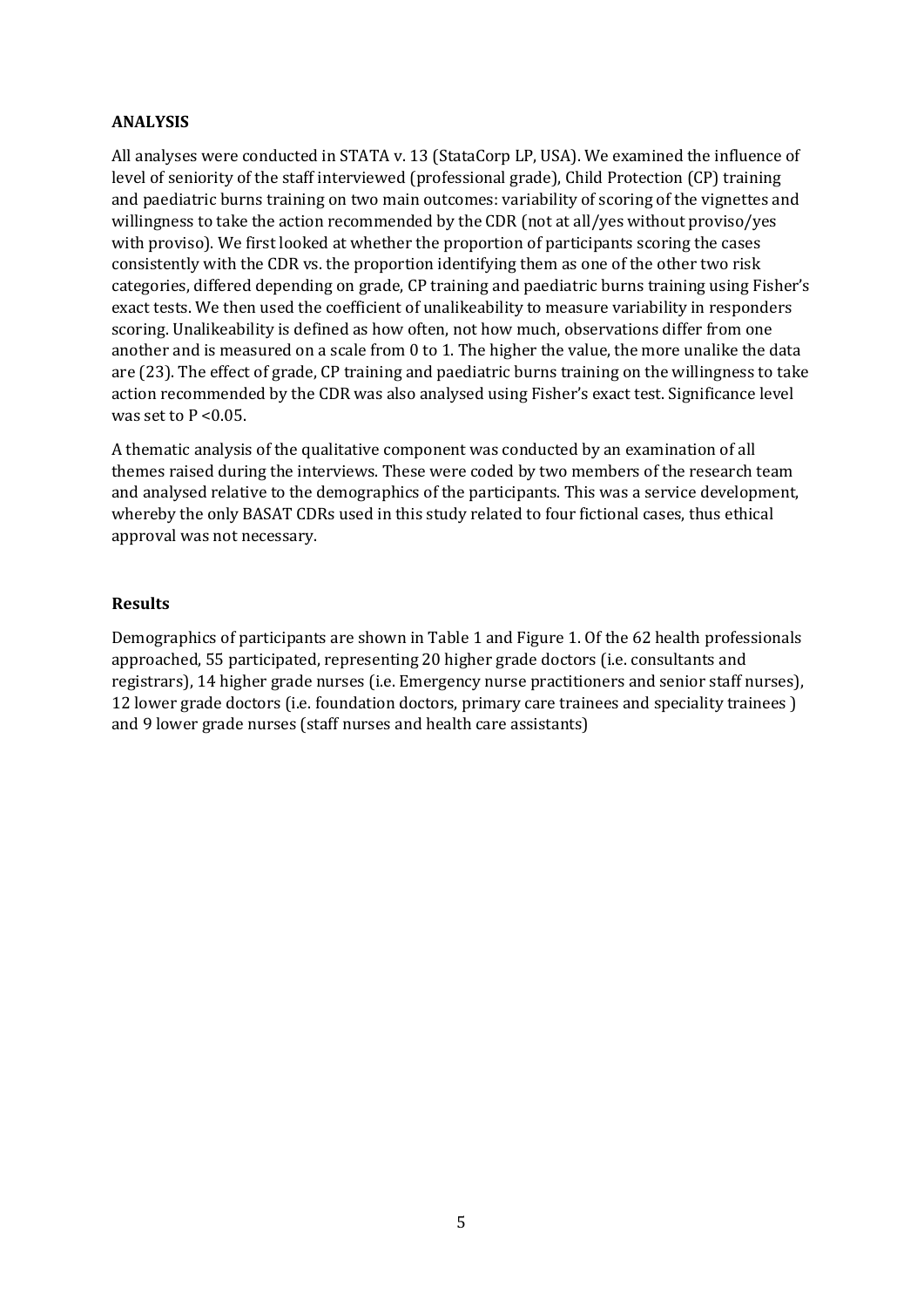| <b>Characteristics</b>                  |                                  |               | Participants (% of<br>doctors) n=55 | <b>GMC registration statistics for the UK</b><br>(accessed 4 <sup>th</sup> September 2014) (24) |  |  |  |  |  |
|-----------------------------------------|----------------------------------|---------------|-------------------------------------|-------------------------------------------------------------------------------------------------|--|--|--|--|--|
| Gender                                  |                                  |               |                                     |                                                                                                 |  |  |  |  |  |
| Female                                  |                                  | Doctors       | 19 (59.4%)                          | 44.3%                                                                                           |  |  |  |  |  |
|                                         |                                  | Nurses        | 20                                  |                                                                                                 |  |  |  |  |  |
| Male                                    |                                  | Doctors       | 13 (40.6%)                          | 55.7%                                                                                           |  |  |  |  |  |
|                                         |                                  | <b>Nurses</b> | 3                                   |                                                                                                 |  |  |  |  |  |
| Ethnic origin                           |                                  |               |                                     |                                                                                                 |  |  |  |  |  |
| Asian or<br>Asian British               | Indian                           | Doctors       | $4(12.5\%)$                         | 11.8%                                                                                           |  |  |  |  |  |
|                                         |                                  | <b>Nurses</b> | $\boldsymbol{0}$                    |                                                                                                 |  |  |  |  |  |
| <b>Black or</b><br><b>Black British</b> | African                          | Doctors       | 2(6.25%)                            | 2.6%                                                                                            |  |  |  |  |  |
|                                         |                                  | <b>Nurses</b> | $\boldsymbol{0}$                    |                                                                                                 |  |  |  |  |  |
| White                                   | Other white<br>background        | Doctors       | $4(12.5\%)$                         | 10.3%                                                                                           |  |  |  |  |  |
|                                         |                                  | <b>Nurses</b> | $\boldsymbol{0}$                    |                                                                                                 |  |  |  |  |  |
|                                         | <b>British</b>                   | Doctors       | 22 (68.8%)                          | 39.7%                                                                                           |  |  |  |  |  |
|                                         |                                  | Nurses        | 23                                  |                                                                                                 |  |  |  |  |  |
| Other                                   |                                  | Doctors       | $0(0.0\%)$                          | 35.9%                                                                                           |  |  |  |  |  |
|                                         |                                  | Nurses        | $\boldsymbol{0}$                    |                                                                                                 |  |  |  |  |  |
| <b>Characteristics</b>                  |                                  |               | Participants                        |                                                                                                 |  |  |  |  |  |
| CP Training (n=54)                      |                                  |               |                                     |                                                                                                 |  |  |  |  |  |
| No or little CP training                |                                  |               | 10 (18.2%)                          |                                                                                                 |  |  |  |  |  |
| CP training level 1 or above            |                                  |               | 44 (80.0%)                          |                                                                                                 |  |  |  |  |  |
|                                         | Paediatric Burns training (n=55) |               |                                     |                                                                                                 |  |  |  |  |  |
| No paediatric burns training            |                                  |               | 28 (50.9%)                          |                                                                                                 |  |  |  |  |  |
|                                         | Some Paediatric burns training   |               | 27 (49.1%)                          |                                                                                                 |  |  |  |  |  |

Table 1. Demographics of participants compared to all doctors registered in the UK as members of the GMC (General Medical Council).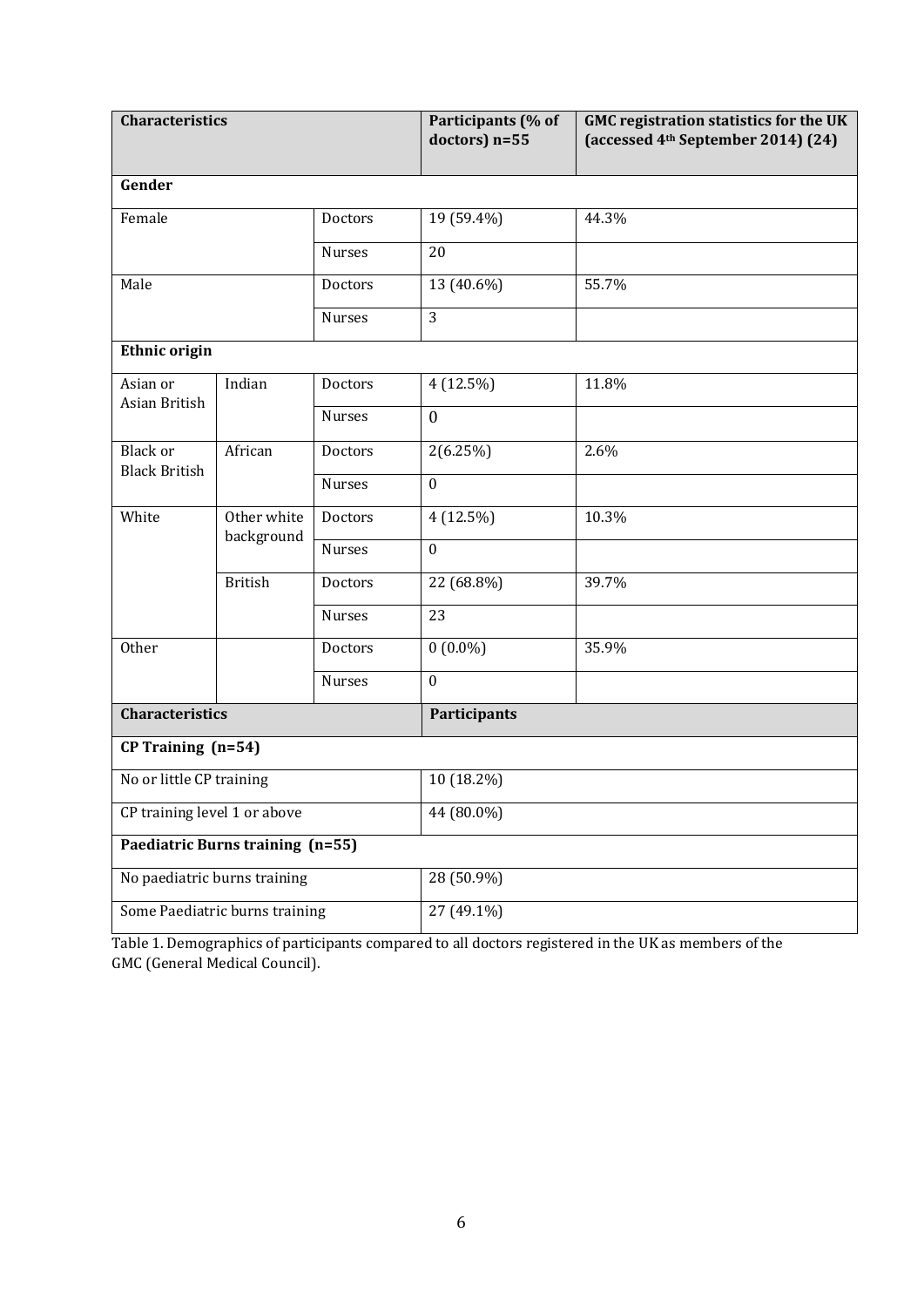#### SCORING OF CASE VIGNETTES

Professional grade was associated with identification of case 1 as high risk, whereby higher grade doctors were more likely to identify case 1 as high risk (consistent with CDR score) compared to all other grades (P=0.017) (table 2). Higher grade doctors (see figure 1) showed the least variable responses when identifying the high risk case (Co-U=0.50), followed by lower grade doctors ( $Co-U = 0.57$ ), and lower grade nurses ( $Co-U = 0.57$ ). Higher grade nurses were the most variable (Co-U= 0.66) Professional grade did not influence the identification of the remaining cases as medium or low risk cases. Participants of all grades were consistent with the CDR at identifying the low risk case (likely unintentional) with only 11/55 participants identifying this as 'medium' or 'high risk' of maltreatment. Lower grade doctors were the most variable at identifying the low risk case (Co-U= 0.50), followed by lower grade nurses (Co-U= 0.44), then higher grade nurses (Co-U=0.24) and higher grade doctors (Co-U= 0.18). There was no evidence that paediatric burns training affected clinicians' ability to identify maltreatment risk, and prior CP training was only associated with identifying the low risk case 4 (P=0.041).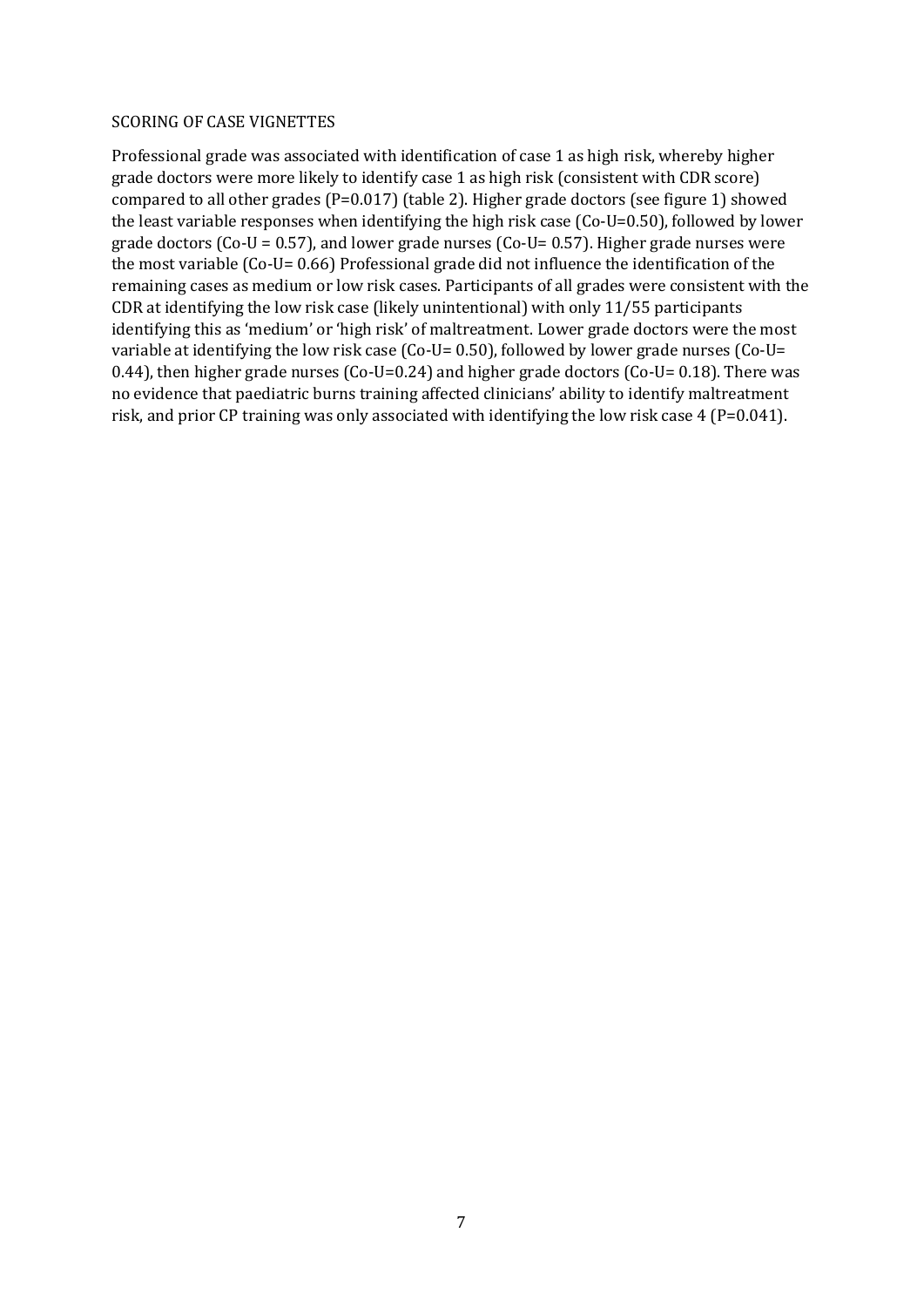|                                                  | Case 1 (High risk) |                 |                | Case 2 (Medium risk) |                          |                          | Case 3 (Medium risk) |        |                 | Case 4 (Low risk) |                |        |                          |                |                |        |
|--------------------------------------------------|--------------------|-----------------|----------------|----------------------|--------------------------|--------------------------|----------------------|--------|-----------------|-------------------|----------------|--------|--------------------------|----------------|----------------|--------|
|                                                  | High<br>risk*      | Medium<br>risk  | Low<br>risk    | $Co-U$               | High<br><b>Risk</b>      | Medium<br>risk*          | Low<br>risk          | $Co-U$ | High<br>risk    | Medium<br>risk*   | Low<br>risk    | $Co-U$ | High<br>risk             | Medium<br>risk | Low<br>risk*   | $Co-U$ |
| Higher grade<br>$doctor (n=20)$                  | 9(45%)             | 11              | $\overline{0}$ | 0.50                 | $\overline{4}$           | $\overline{13}$<br>(65%) | $\overline{3}$       | 0.52   | 8               | 8                 | $\overline{4}$ | 0.64   | $\overline{0}$           | $\overline{2}$ | 18<br>$(90\%)$ | 0.18   |
| Higher grade<br>nurse $(n=14)$                   | 5(36%)             | 5               | $\overline{4}$ | 0.66                 | $\overline{0}$           | 12<br>(86%)              | $\overline{2}$       | 0.24   | $\mathfrak{S}$  | $\tau$            | 2              | 0.60   | $\overline{0}$           | $\overline{2}$ | 12<br>(86%)    | 0.24   |
| Lower grade<br>$doctor (n=12)$                   | 2(17%)             | $\tau$          | $\overline{3}$ | 0.57                 | $\overline{0}$           | 10<br>(83%)              | $\overline{2}$       | 0.27   | 8               | $\overline{4}$    | $\mathbf{0}$   | 0.44   | $\overline{2}$           | $\overline{2}$ | 8<br>(67%)     | 0.50   |
| Lower grade<br>nurse $(n=9)$                     | $1(11\%)$          | $\mathfrak{Z}$  | 5              | 0.57                 | $\overline{2}$           | 4(44%)                   | $\mathfrak{Z}$       | 0.64   | $\overline{2}$  | 6                 | -1             | 0.49   | $\overline{0}$           | $\overline{3}$ | 6<br>(67%)     | 0.44   |
|                                                  | $P = 0.017$        |                 |                |                      | $P=0.190$                |                          |                      |        | $P=0.391$       |                   |                |        | $P=0.211$                |                |                |        |
| No/little CP<br>training $(n=10)$                | $1(10\%)$          | 6               | 1              | 0.54                 | 5(50%)                   | $\mathbf{1}$             | $\overline{4}$       | 0.58   | 6               | $\overline{3}$    | -1             | 0.54   | $\tau$<br>(70%)          | $\mathbf{1}$   | $\overline{2}$ | 0.46   |
| CP training<br>level 1 or<br>above $(n=44)$      | 16<br>(36%)        | 20              | 8              | 0.63                 | $\overline{33}$<br>(75%) | $5\overline{)}$          | 6                    | 0.41   | $\overline{19}$ | 19                | 6              | 0.61   | 37<br>(84%)              | $\overline{7}$ | $\Omega$       | 0.27   |
|                                                  | $P=0.276$          |                 |                |                      | $P=0.162$                |                          |                      |        | $P=0.774$       |                   |                |        | $P=0.041$                |                |                |        |
| No paediatric<br>burns training<br>$(n=28)$      | 9(32%)             | $\overline{13}$ | 6              | 0.64                 | $\overline{21}$<br>(75%) | $\overline{2}$           | $\overline{5}$       | 0.40   | 12              | $\overline{13}$   | $\overline{3}$ | 0.56   | 23<br>(82%)              | $\overline{3}$ | $\overline{2}$ | 0.31   |
| Some<br>paediatric<br>burns training<br>$(n=27)$ | $8(30\%)$          | $\overline{13}$ | 6              | 0.63                 | 18<br>(67%)              | $\overline{4}$           | 5 <sup>5</sup>       | 0.50   | $\overline{13}$ | 10                | $\overline{4}$ | 0.61   | $\overline{21}$<br>(78%) | 6              | $\Omega$       | 0.35   |
|                                                  | $P=1.000$          |                 |                |                      | $P=0.697$                |                          |                      |        | $P=0.752$       |                   |                |        | $P=0.257$                |                |                |        |

Table 2. Association between professional grade, Child Protection (CP) training[\(25\)](#page-14-2), paediatric burns training and the ability to identify burns in children as high, medium or low risk with regard to maltreatment. 54 respondents to CP training. Variability in responses is measured as the "coefficient of unalikeability" (Co-U where higher values indicate higher variability in responses. P-values are from Fischer's exact tests and evaluates whether the probability of classifying vignettes correctly is associated with grade, CP training and paediatric burns training. \* Denotes the score that is consistent with the CDR score.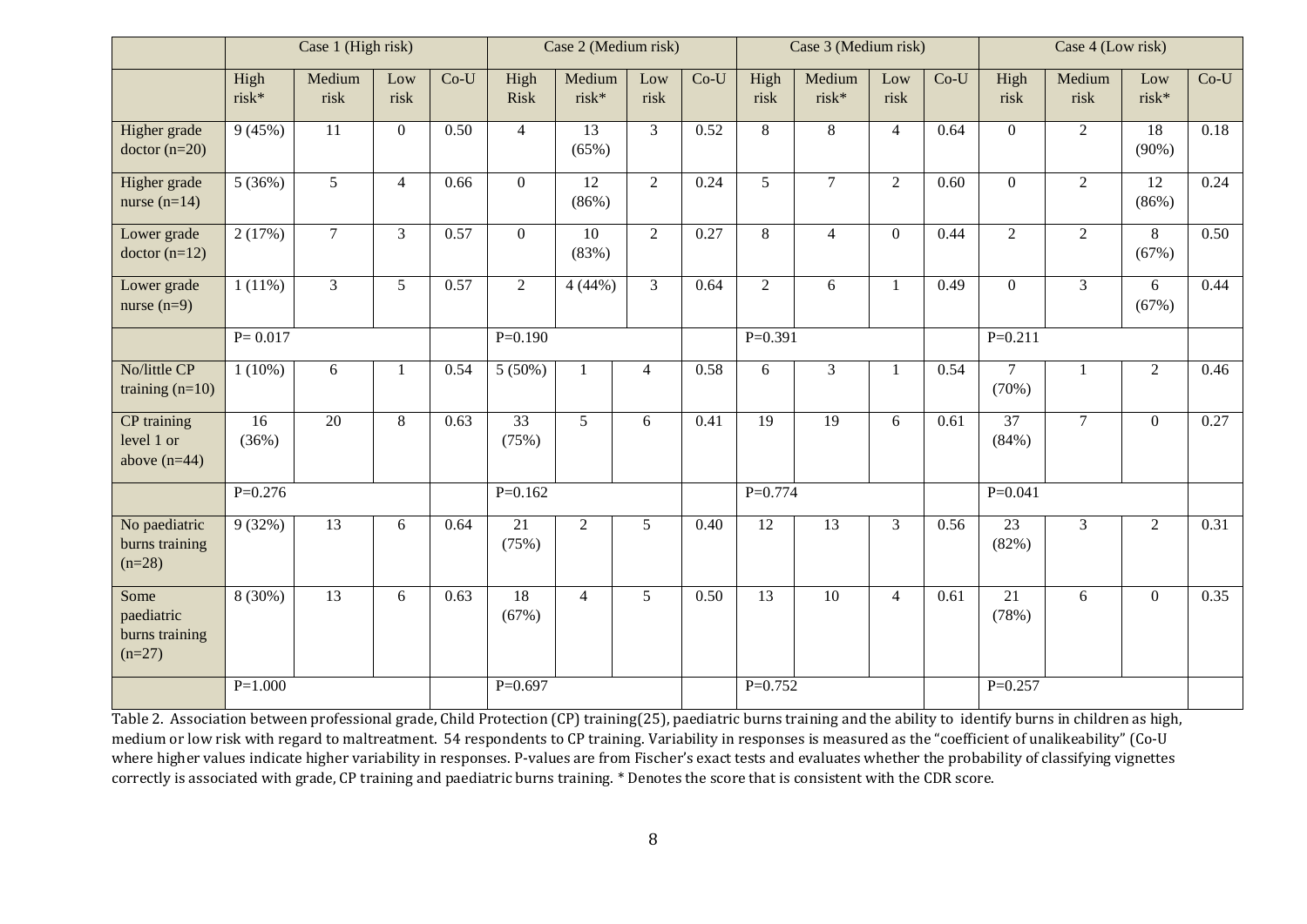# WOULD YOU TAKE THE ACTION RECOMMENDED BY THE CDR?

Action recommended by the CDR (appendix 11) was not followed by 5 clinicians (5/54, 9.3%) (Table 3). One was a burns unit staff nurse who said that 'it was not part of her job'. Two senior staff nurses in a minor injuries unit refer all burns to the trauma hospital, and thus would leave it to this hospital to make any CP referrals. Of two higher grade doctors who would not take the recommended action, one said they would do so only if they agreed with the tool, and the other explained that they would assess each case on its own merits. The remaining participants either said yes (n=22) or yes with a proviso (n=27), details of which are given in figure 2. Professional grade showed a weak association with the likelihood of having a proviso to following the recommended action (Fisher's exact test:  $P = 0.04$ ). Lower grade doctors were more likely than any other grade to follow the tool's recommendation without a proviso, whereas higher grade doctors were more likely to have a proviso. Staff having undergone CP training were more likely to have a proviso to following the recommended action (Fisher's exact test:  $P=0.01$ ). Paediatric burns training had no effect on following the recommended action (Fisher's exact test: P=0.11).

|                                       | <b>Yes</b>  | <b>Yes with</b><br>proviso | N <sub>o</sub> | Non-<br>responders | <b>P-value</b> |
|---------------------------------------|-------------|----------------------------|----------------|--------------------|----------------|
| Higher grade doctors (n=20)           | $3(15.0\%)$ | 14(70%)                    | $2(10.0\%)$    | $1(5.0\%)$         |                |
| Higher grade nurse $(n=14)$           | $6(42.9\%)$ | $6(42.9\%)$                | $2(14.3\%)$    | $0(0.0\%)$         |                |
| Lower grade doctors $(n=12)$          | $9(75.0\%)$ | $3(25.0\%)$                | $0(0.0\%)$     | $0(0.0\%)$         |                |
| Lower grade nurse $(n=9)$             | $4(44.4\%)$ | $4(44.4\%)$                | $1(11.1\%)$    | $0(0.0\%)$         | $P = 0.04$     |
|                                       |             |                            |                |                    |                |
| No or little CP training $(n=10)$     | $8(80.0\%)$ | $1(10.0\%)$                | $1(10.0)\%$    | $0(0.0\%)$         |                |
| CP training level 1 or above $(n=44)$ | 14 (31.8%)  | 25 (56.8%)                 | $5(11.4\%)$    | $0(0.0\%)$         | $P=0.01$       |
|                                       |             |                            |                |                    |                |
| No paediatric burns training $(n=28)$ | 15 (53.6%)  | 10 (35.7%)                 | $3(10.7\%)$    | $0(0.0\%)$         |                |
| Some paediatric burns training (n=27) | $7(25.9\%)$ | 17 (63.0%)                 | $3(11.1\%)$    | $0(0.0\%)$         | $P=0.11$       |

Table 3. Association between professional grade, Child Protection (CP) training, paediatric burns training and taking action recommended by the CDR with or without a proviso.

# QUALITATIVE EVALUATION OF THE CDR AND BASAT PROFORMA

On exploring participants' views of the tool, and the rationale behind their responses, some specific themes emerged. The majority of participants found the CDR and BASAT proforma useful  $(45/55 = 81.8\%)$ . A main theme was that the BASAT proforma helped to standardise documentation, with body maps being useful to illustrate location and distribution of burns, and it could be useful for audit or research. The BASAT proforma items were described as a useful "memory aid" for CP related questions. Junior staff in particular highlighted that it prompted them to ask about children's motor skills, and supervision. In two of the units completion of the BASAT proforma (without the CDR score) was mandatory for any child presenting with a burn, however, several junior or temporary staff were unaware of it.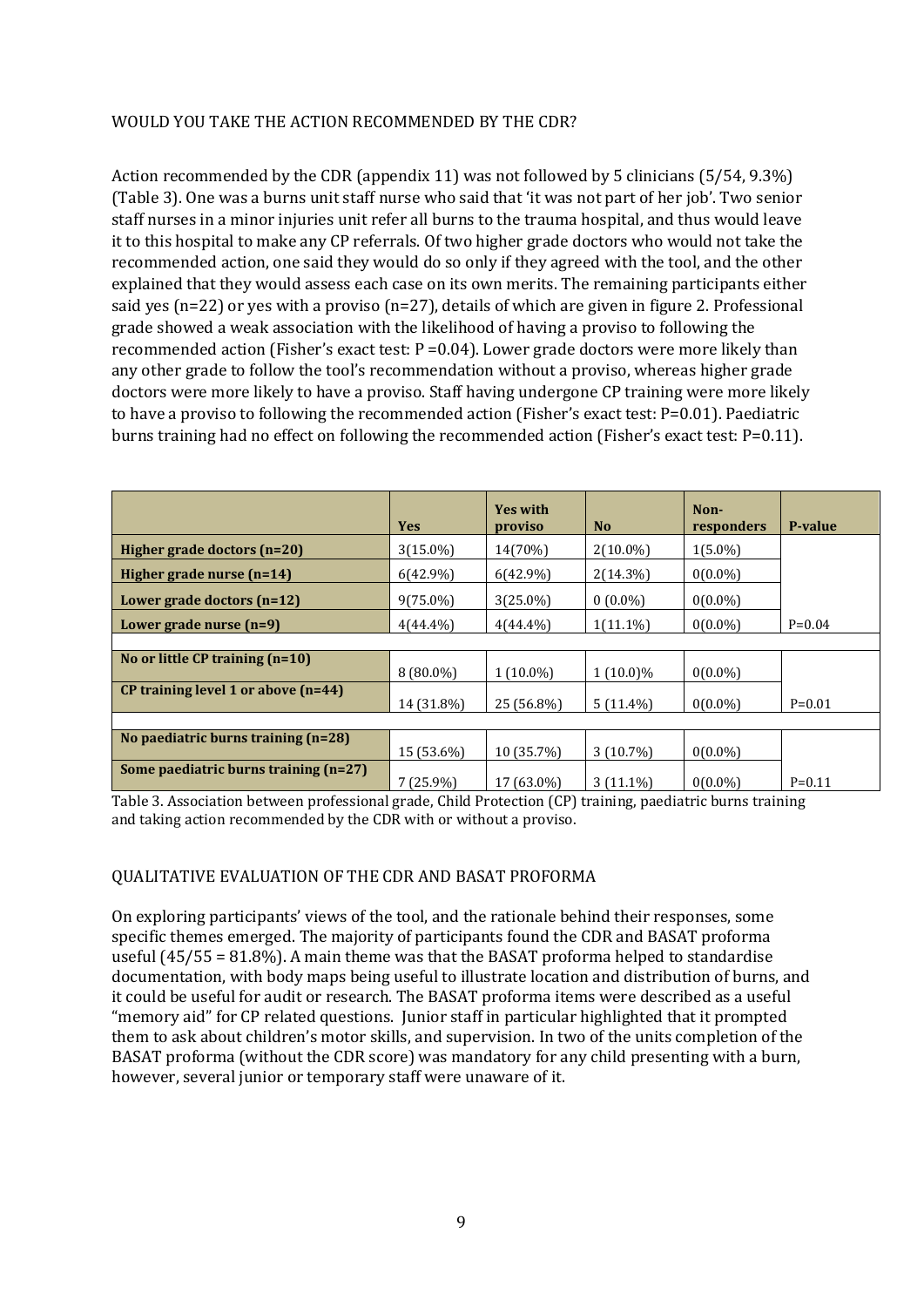Training with the CDR was requested (63.6%, 35/55), preferably brief, perhaps as part of the department induction, incorporating how the CDR was developed, the evidence base and what to do with the CDR's rating (figure 2). Interestingly two lower grade doctors asked for the training to include what to do if their senior does not agree with the CDR's rating. The main negatives were the increase in paperwork (5.4%, 3/55), time taken to complete the BASAT proforma (7.3%, 4/55) and difficulty of use (1.8%, 1/55).

On exploring whether participants always asked all the BASAT proforma questions, 64.8% (35/54) said that they complete the whole BASAT. The one item that participants chose to omit occasionally related to 'domestic abuse'. The main reasons being: both parents were present, it was felt to be an inappropriate time as the child/parent was distressed by the burn, or they would ask about a social worker instead. Interestingly, two nurses explained that they use the BASAT proforma as a justification to ask about domestic abuse.

# **Discussion**

This evaluation of the acceptability of a CDR to identify burns due to maltreatment has highlighted that while clinicians may be willing to use a clinical decision rule, there is considerable variation among them as to the extent to which they would act upon the recommendations. The junior staff are the most likely to use the CDR, and be influenced by the result. This is reassuring, as it is likely that the junior staff feel more secure taking a recommended action in an area in which they lack confidence. There are clearly identified factors which will influence the uptake of this CDR, which need to be integrated into the 'roll out' of this CDR in practice.

While there is limited evidence for the impact of CDRs on practice in paediatrics, the evidence for clinical guidelines shows an improvement of health care after their implementation.[\(26\)](#page-14-3) None the less, there is still reluctance among clinicians to utilise such guidance.[\(26,](#page-14-3) [27\)](#page-14-4) Reluctance to use the tools will undermine their value, yet few groups developing CDRs have explored their acceptability prior to utilising them in practice.

In 2009 the government of the Netherlands introduced a legal mandate for all children attending ED to be screened for possible abuse, which may well have contributed to the increasing detection of abuse shown in their ED screening tools study.[\(28\)](#page-14-5) However, in the UK, few screening tools have been found to improve the detection of child abuse of any type[\(12\)](#page-13-6) and impact evaluation of these tools or interventions is lacking.[\(29\)](#page-14-6) In 2002 Benger et al conducted a two stage audit of a reminder flowchart with the aim to increase the number of referrals for further assessment and thus increasing the detection of abuse.[\(30\)](#page-14-7) Benger et al did report an increase in referrals though whether due to an increase in false positives or additional true positives is unknown as confirmation or exclusion of abuse was not reported. As yet there is no validated tool relating to burns specifically, despite clear evidence that maltreatment accounts for up to 26% of cases, and that children who sustain a burn prior to their third birthday are at increased risk of later maltreatment.[\(10\)](#page-13-4)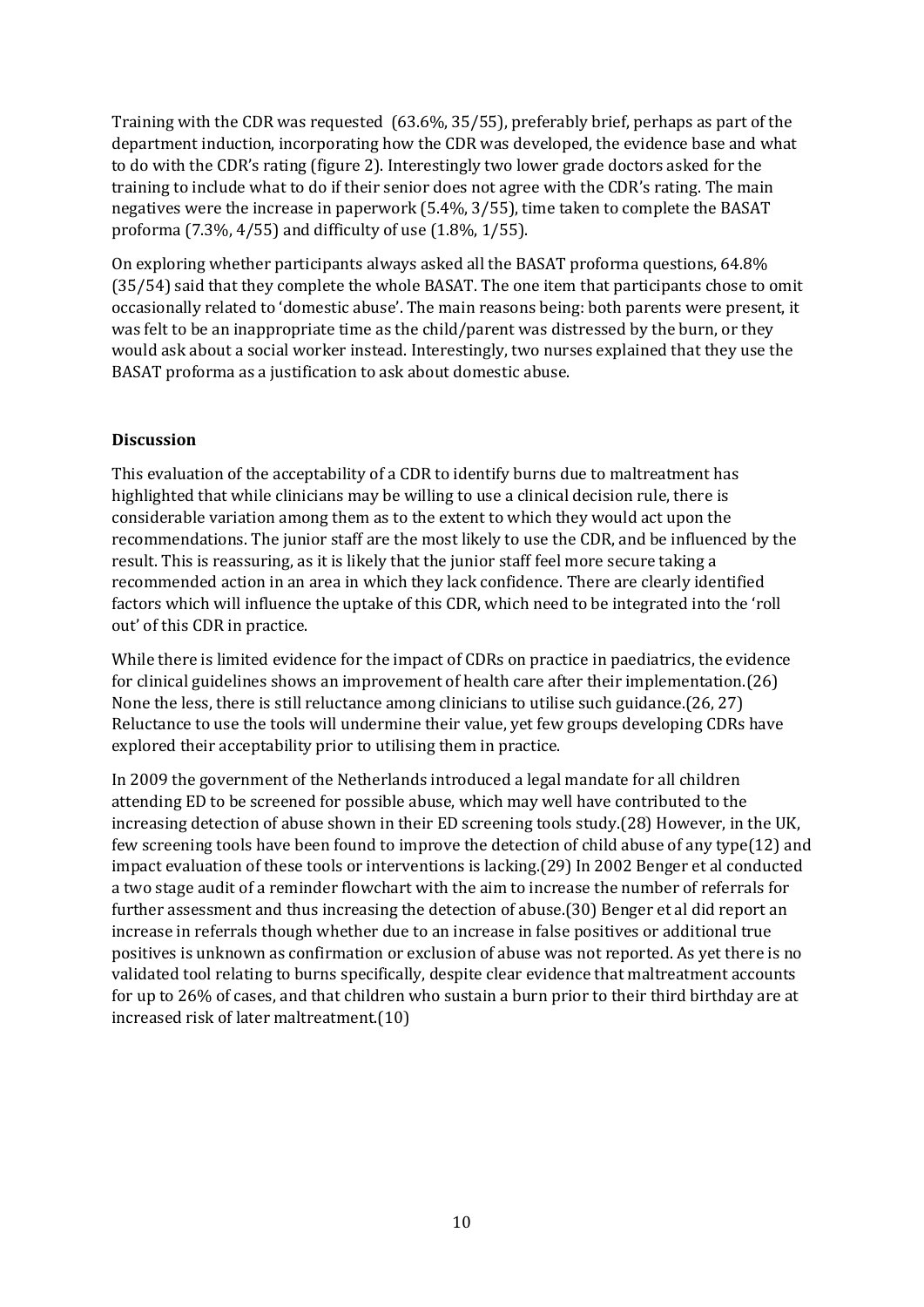Previous literature has identified barriers to the use of clinical guidelines[\(31,](#page-14-8) [32\)](#page-14-9) or Prediction Rules[\(21\)](#page-13-14) such as scepticism, format, wording of the paperwork and awareness of the rule or guideline. These proposed barriers did not arise in this study of the burns CDR. However this is the 4th version of the BASAT proforma following extensive feedback from earlier phases of the development. Despite completion of the BASAT proforma (without the CDR scoring) being required in two units, a number of the junior and temporary staff were unaware of completion being standard of care. It is clear that to maximise uptake of this CDR in practice it is important to ensure that all staff are fully aware of the CDR, as identified by Bressan et al in the implementation of a rule for children with minor head injury in the ED.[\(33\)](#page-14-10)

Brehaut et al developed the Ottawa Acceptability of Decision Rule Instrument (OADRI) which included 12 factors proposed to evaluate the acceptability of CDRs.[\(34\)](#page-14-11) Our findings were broadly consistent with this. The clinicians found the BASAT easy to use, useful to their practice, beneficial to their patients, acted as 'aide memoire' for CP, with clear wording and format. They agreed there was no other similar CDR currently in use; if the unit supported it, they could see robust evidence for the development and validation of the CDR, and brief training was provided, they would be more likely to use it.

Previous authors found that only 3% emergency physicians thought CDRs were too difficult to use, and 5% too time consuming, which is similar to our study, whereby 2% found our CDR too difficult to use and 7% too time consuming.[\(35\)](#page-14-12) Graham et al also found that 81% of UK physicians preferred the term "guideline" to "rule".[\(35\)](#page-14-12) Clinicians would use our CDR as a guide rather than a rule, with 31% having a proviso to using it; clearly, this CDR would not enable a Ǯdiagnosisǯ of abuse or neglect, which requires a full multidisciplinary investigation of the family. Rather, it is intended to highlight those cases where maltreatment may be a cause, or where the child is living in a risky environment.

It was also clear that understanding how our CDR allocated a score of high, medium or low risk would be a major facilitator in its use. This is consistent with Ebben et al 2012, who conducted a survey of 303 ED nurses and doctors looking at factors that influenced the adherence to an ED protocol and found that if it is not clear to physicians why a recommendation is being made, they are less likely to follow it, and that they must accept the logic and the science of the rule.[\(36\)](#page-14-13)

Limitations of this study include the fact that this CDR was still undergoing validation, and thus many staff were not aware of the strength of evidence behind it. In addition, we chose to categorise clinicians by their professional grade, but did not account for their years of experience, which may have been influential. There was a relatively small number of each grade of staff surveyed, as this was intended as an exploration of the rule's acceptability, to inform its implementation evaluation. While we explored the association between child protection training and clinicians assessment of potential maltreatment, those involved had undergone varying levels of CP training, which our small numbers did not allow us to account for. Also despite frequently conducting the survey out of hours, we were only able to sample a small number of temporary staff. These doctors are particularly important, as they may only cover the paediatric ED intermittently, with varying knowledge of paediatrics and maltreatment. As this was a service evaluation, we cannot know how a clinician would respond to cases in clinical practice; although it was clear that some health professionals were honest about their lack of intention to use the CDR.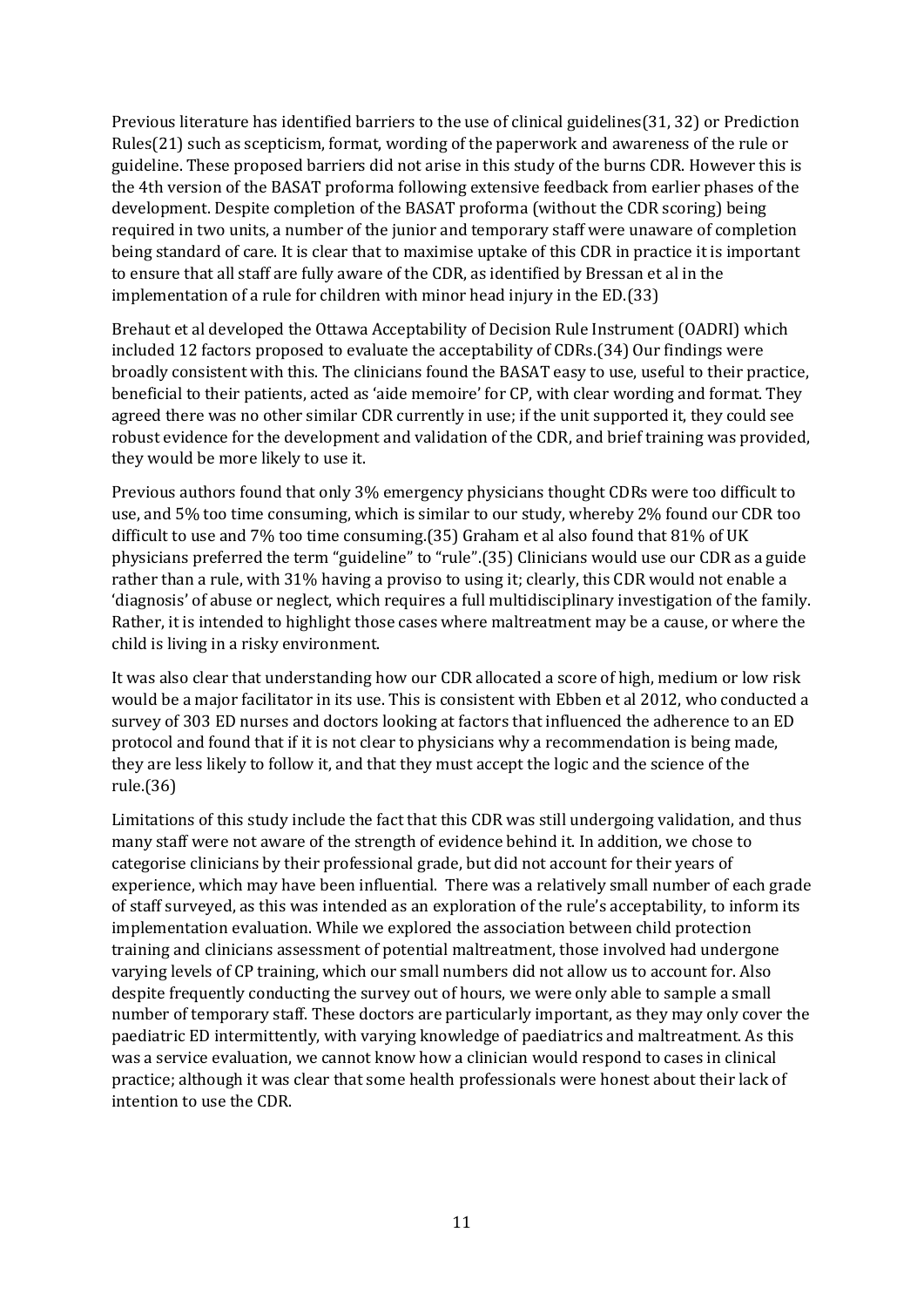In summary, previous research has focussed on whether clinicians use CDRs, and how widely disseminated they are, where as we have specifically explored whether or not they would actually follow recommendations of the CDR. Clinical judgment and acumen are clearly key to decision making, and therefore this CDR will be most useful to those with less experience of child protection and burns. However, it is of relevance to all clinicians' in order to minimise missing children who may have suffered maltreatment. To maximise the detection of children attending with injuries that may be due to maltreatment, developing validated CDRs will be an important component, but only if the staff in the departments understand and utilise such tools. This evaluation has highlighted that emergency departments introducing a CDR for burns, must ensure that all staff are aware of the tool, how it was developed and validated, and it should be clearly written and formatted. This is particularly important in departments with a high turnover of staff, or many junior staff.

# **Acknowledgements**

We are grateful to the Burns Collective and the Healing Foundation for their support of this study, Diane Nuttall and David Rea for facilitating the study, and to University Hospital of Wales Adult and Paediatric ED, Moriston Hospital ED and burns unit (Swansea), Royal Gwent Hospital Adult and Paediatric ED (Newport), Bristol Children's Hospital ED and burns unit, Barry Minor Injuries unit, Ysbyty Ystrad Fawr Minor Injuries unit.

# **Conflicts of interest:** None

**Financial Support:** Healing Foundation, Grant No. 505345

**Author contributions:** SM conceived the study, was involved in qualitative analysis and contributed substantially to the writing of the manuscript; ELJ designed the questionnaire, carried out interviews, managed the data and drafted the manuscript. LIH provided statistical advice, analysed the data and contributed to the writing of the manuscript. AMK revised the manuscript.

SM takes responsibility for the paper as a whole.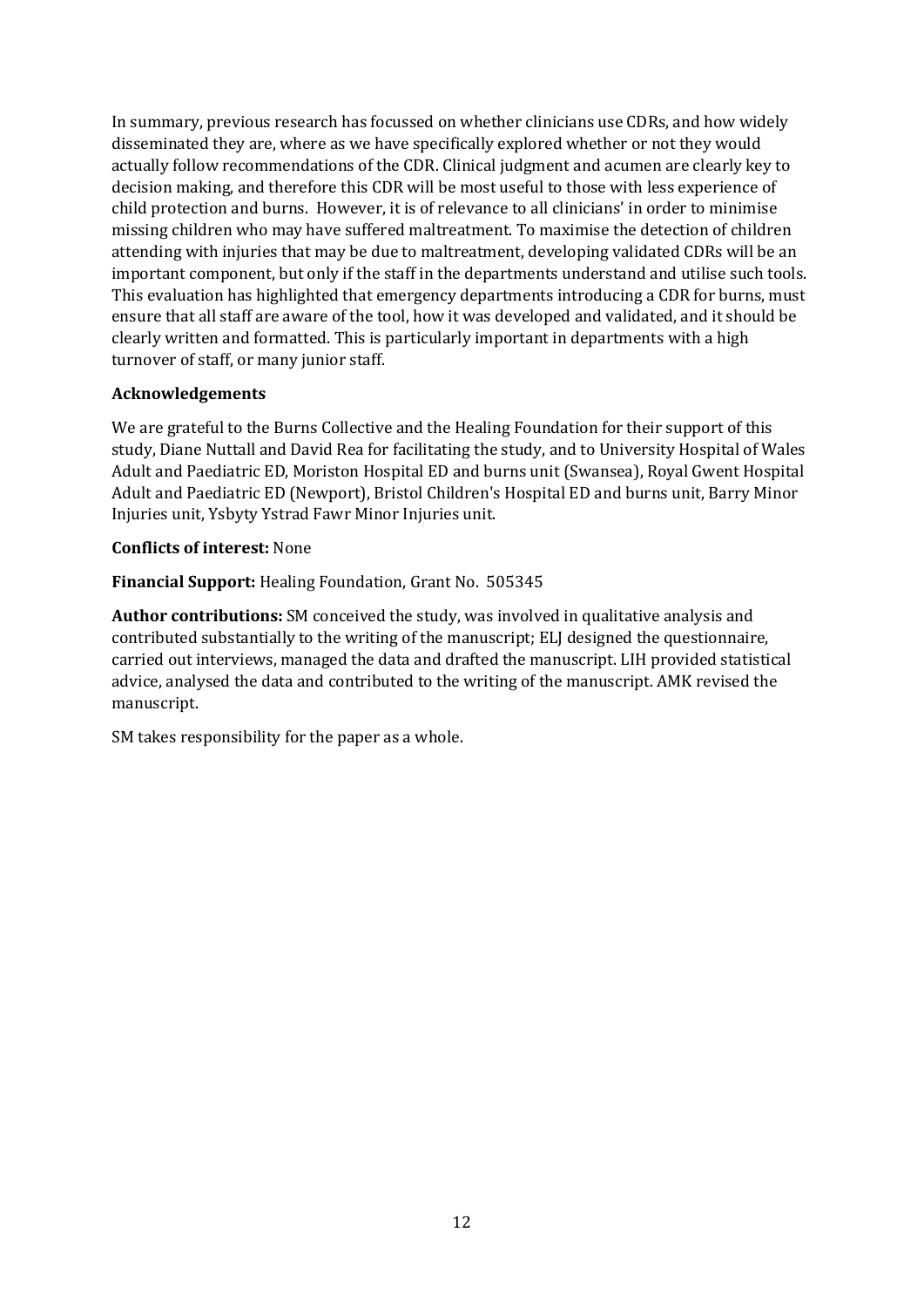# **References**

<span id="page-13-0"></span>1. UK accident statistics, Home and Leisure Accident Surveillance System <http://www.hassandlass.org.uk/reports/2002data.pdf>2002 [4th September 2014].

<span id="page-13-1"></span>2. Peck MD, Priolo-Kapel D. Child abuse by burning: a review of the literature and an algorithm for medical investigations. J Trauma. 2002;53(5):1013-22.

<span id="page-13-2"></span>3. Hultman CS, Priolo D, Cairns BA, Grant EJ, Peterson HD, Meyer AA. Return to jeopardy: the fate of pediatric burn patients who are victims of abuse and neglect. J Burn Care Rehabil. 1998;19(4):367-76; discussion 6-7.

4. Ojo P, Palmer J, Garvey R, Atweh N, Fidler P. Pattern of burns in child abuse. Am Surg. 2007;73(3):253-5.

5. Phillips PS, Pickrell E, Morse TS. Intentional burning: A severe form of child abuse. Journal of the American College of Emergency Physicians. 1974;3(6):388-90.

6. Renz BM, Sherman R. Child abuse by scalding. J Med Assoc Ga. 1992;81(10):574-8.

<span id="page-13-3"></span>7. Chester DL, Jose RM, Aldlyami E, King H, Moiemen NS. Non-accidental burns in children--are we neglecting neglect? Burns. 2006;32(2):222-8.

8. Hobson MI, Evans J, Stewart IP. An audit of non-accidental injury in burned children. Burns. 1994;20(5):442-5.

9. Kumar P. Child abuse by thermal injury--a retrospective survey. Burns Incl Therm Inj. 1984;10(5):344-8.

<span id="page-13-4"></span>10. James-Ellison M, Barnes P, Maddocks A, Wareham K, Drew P, Dickson W, et al. Social health outcomes following thermal injuries: a retrospective matched cohort study. Arch Dis Child. 2009;94(9):663-7.

<span id="page-13-5"></span>11. Bailhache M, Leroy V, Pillet P, Salmi LR. Is early detection of abused children possible?: a systematic review of the diagnostic accuracy of the identification of abused children. BMC Pediatr. 2013;13:202.

<span id="page-13-6"></span>12. Woodman J, Pitt M, Wentz R, Taylor B, Hodes D, Gilbert R. Performance of screening tests for child physical abuse in accident and emergency departments. Health Technol Assess. 2008;12(33):iii, xi-xiii 1 - iii, xi-xiii 95.

<span id="page-13-7"></span>13. Easter JS, Bakes K, Dhaliwal J, Miller M, Caruso E, Haukoos JS. Comparison of PECARN, CATCH, and CHALICE rules for children with minor head injury: a prospective cohort study. Ann Emerg Med. 2014;64(2):145-52, 52.e1-5.

<span id="page-13-8"></span>14. Maguire S, Moynihan S, Mann M, Potokar T, Kemp AM. A systematic review of the features that indicate intentional scalds in children. Burns. 2008;34(8):1072-81.

<span id="page-13-9"></span>15. Kemp AM, Jones S, Lawson Z, Maguire SA. Patterns of burns and scalds in children. Arch Dis Child. 2014;99(4):316-21.

<span id="page-13-10"></span>16. Laupacis A, Sekar N, Stiell IG. Clinical prediction rules. A review and suggested modifications of methodological standards. Jama. 1997;277(6):488-94.

<span id="page-13-11"></span>17. McGinn TG, Guyatt GH, Wyer PC, Naylor CD, Stiell IG, Richardson WS. Users' guides to the medical literature: XXII: how to use articles about clinical decision rules. Evidence-Based Medicine Working Group. Jama. 2000;284(1):79-84.

18. Wallace E, Smith S, Perera-Salazar R, Vaucher P, McCowan C, Collins G, et al. Framework for the impact analysis and implementation of Clinical Prediction Rules (CPRs). BMC Medical Informatics and Decision Making. 2011;11(1):62.

<span id="page-13-12"></span>19. Green SM, Schriger DL, Yealy DM. Methodologic standards for interpreting clinical decision rules in emergency medicine: 2014 update. Ann Emerg Med. 2014;64(3):286-91.

<span id="page-13-13"></span>20. Stiell IG, Bennett C. Implementation of clinical decision rules in the emergency department. Acad Emerg Med. 2007;14(11):955-9.

<span id="page-13-14"></span>21. Reilly BM, Evans AT. Translating clinical research into clinical practice: impact of using prediction rules to make decisions. Ann Intern Med. 2006;144(3):201-9.

<span id="page-13-15"></span>22. Saperia J, Lakhanpaul M, Kemp A, Glaser D. When to suspect child maltreatment: summary of NICE guidance2009 2009-07-22 11:51:23.